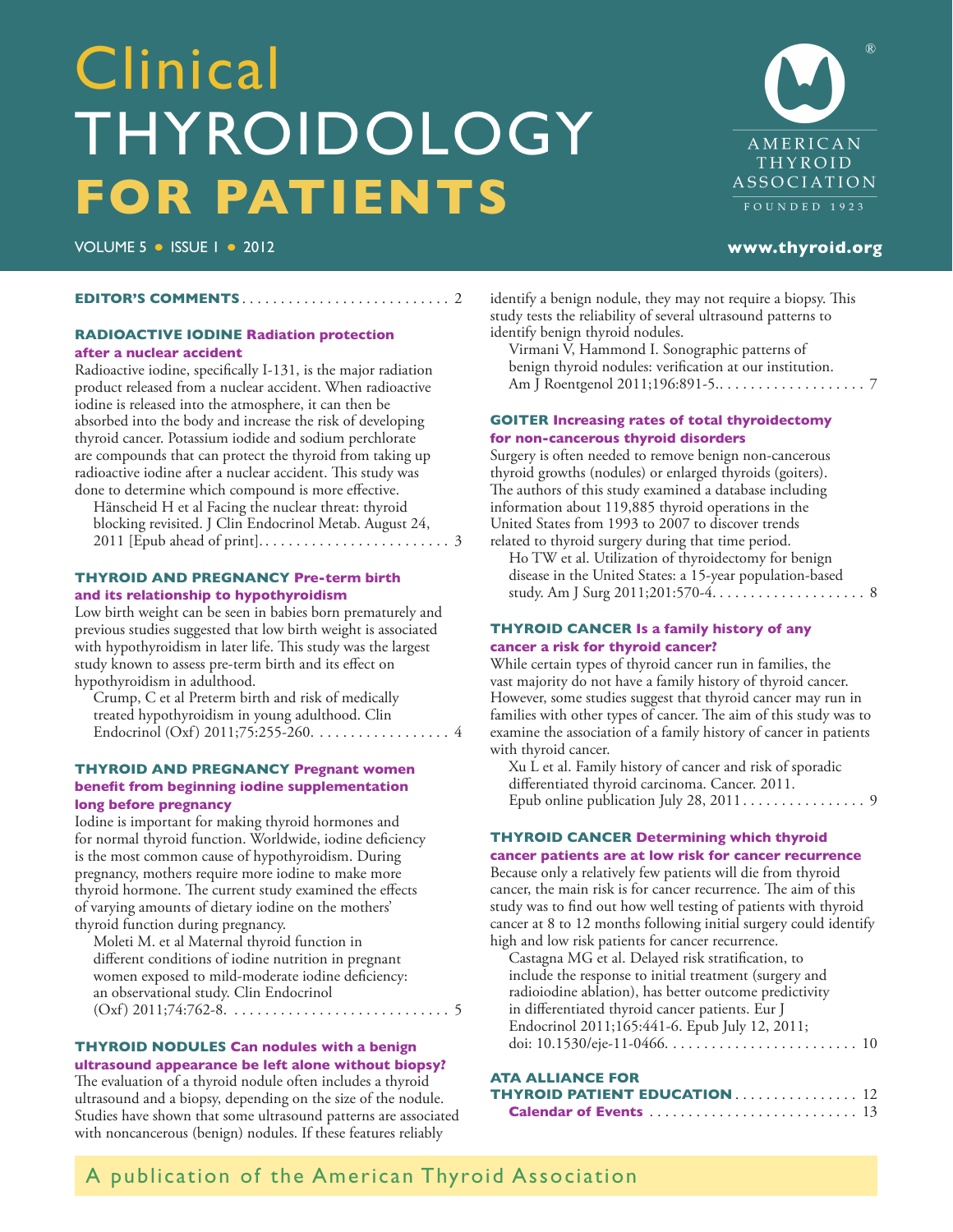<span id="page-1-0"></span>

#### FOUNDED 1923

**[www.thyroid.org](http://www.thyroid.org)**

#### **Editor**

Alan P. Farwell, MD Boston Medical Center Boston University School of Medicine

88 East Newton St., Boston, MA 02115 *Director of Patient Education* American Thyroid Association

e-mail: [thyroid@thyroid.org](mailto:thyroid@thyroid.org) [www.thyroid.org/patients/ct/index.html](www.thyroid.org/patients/ct/index.html )

#### **Editorial Board**

**Ruth Belin, MD** Indianapolis, IN<br>Indiany Bloom New <u>York, NY</u> Glenn Braunstein, MD M. Regina Castro, MD Rochester, MN Frank Crantz, MD McLean, VA<br>Jamshid Farahati, MD Bottrop, Germany Jamshid Farahati, MD Bottrop, German<br>Henry Fein, MD, Baltimore, MD Henry Fein, MD, Alina Gavrile-Filip, MD Boston, MA Heather Hofflich, DO San Diego, CA Ronald Kuppersmith, MD College Station, TX Angela Leung, MD Boston, MA Mona Sabra, MD New York, NY Anna M. Sawka, MD Toronto, ON

New York, NY<br>Los Angeles, CA Canada Jerrold Stock, MD Morristown, NJ Whitney Woodmansee, MD Boston, MA

#### **American Thyroid Association**

**President** Gregory A. Brent, MD

**Secretary/Chief Operating Officer** Richard T. Kloos, MD

**Treasurer** David H. Sarne, MD

**President-Elect** James A. Fagin, MD

**Secretary-Elect** John C. Morris, MD

**Past-President** Terry F. Davies, MD

#### **Executive Director**

Barbara R. Smith, CAE American Thyroid Association 6066 Leesburg Pike, Suite 550 Falls Church, VA 22041 Telephone: 703-998-8890 Fax: 703-998-8893 Email: [thyroid@thyroid.org](mailto:thyroid@thyroid.org)

**Designed by** Karen Durland Email: kdurland@gmail.com

**Clinical Thyroidology for Patients** Copyright © 2012 American Thyroid Association, Inc. All rights reserved.

### CLINICAL THYROIDOLOGY **FOR PATIENTS**

A publication of the American Thyroid Association

**VOLUME 5 · ISSUE 12 · 2012** 

### EDITOR'S COMMENTS

Welcome to the start of another year of Clinical Thyroidology for Patients. We are starting our 4th year of publication, bringing to you, the patients, the most up-to-date, cutting edge thyroid research. What you read here as research studies will likely become the accepted practice in the future.

*Clinical Thyroidology for Patients* is published on a monthly basis and includes summaries of research studies that were discussed in a recent issue of *Clinical Thyroidology*, a publication of the American Thyroid Association for physicians. This means that you, the patients, are getting the latest information on thyroid research and treatment almost as soon as your physicians.

The Calendar of Events highlights educational forums and support groups that are organized around the country by members of the Alliance for Thyroid Patient Education. The Alliance member groups consist of: the *American Thyroid Association*, the *Graves' Disease Foundation*, the *Light of Life Foundation* and *ThyCa: Thyroid Cancer Survivors Association*.

#### **In this issue, the studies ask the following questions:**

- What is the best way to protect your thyroid in the event of a nuclear accident?
- Is pre-term birth a risk factor for developing hypothyroidism as an adult?
- Should women who are considering pregnancy take extra iodine prior to getting pregnant?
- Do thyroid nodules that have a benign appearance on ultrasound need to be biopsied?
- Has the type of thyroid surgery changed in recent years?
- Is a family history of any cancer a risk factor for developing thyroid cancer?
- What is the best way to identify thyroid cancer patients who are at low risk for canc er recurrence?

We welcome your feedback and suggestions. Let us know what you want to see in this publication. I hope you find these summaries interesting and informative. — Alan P. Farwell, MD

**HOW TO NAVIGATE THIS DOCUMENT:** The Table of Contents and the Bookmarks are linked to the articles. To navigate, move your cursor over the article title you wish to see (either in the Contents or in the Bookmarks panel) and the hand will show a pointing finger, indicating a link. Left-click the title and the article will instantly appear. To return to the Contents, move the cursor to the bottom of the page and left-click Back to Table of [Contents](#page-0-0).

> **ISSUE 1 • 2012 • 2** Back to Table of [Contents](#page-0-0)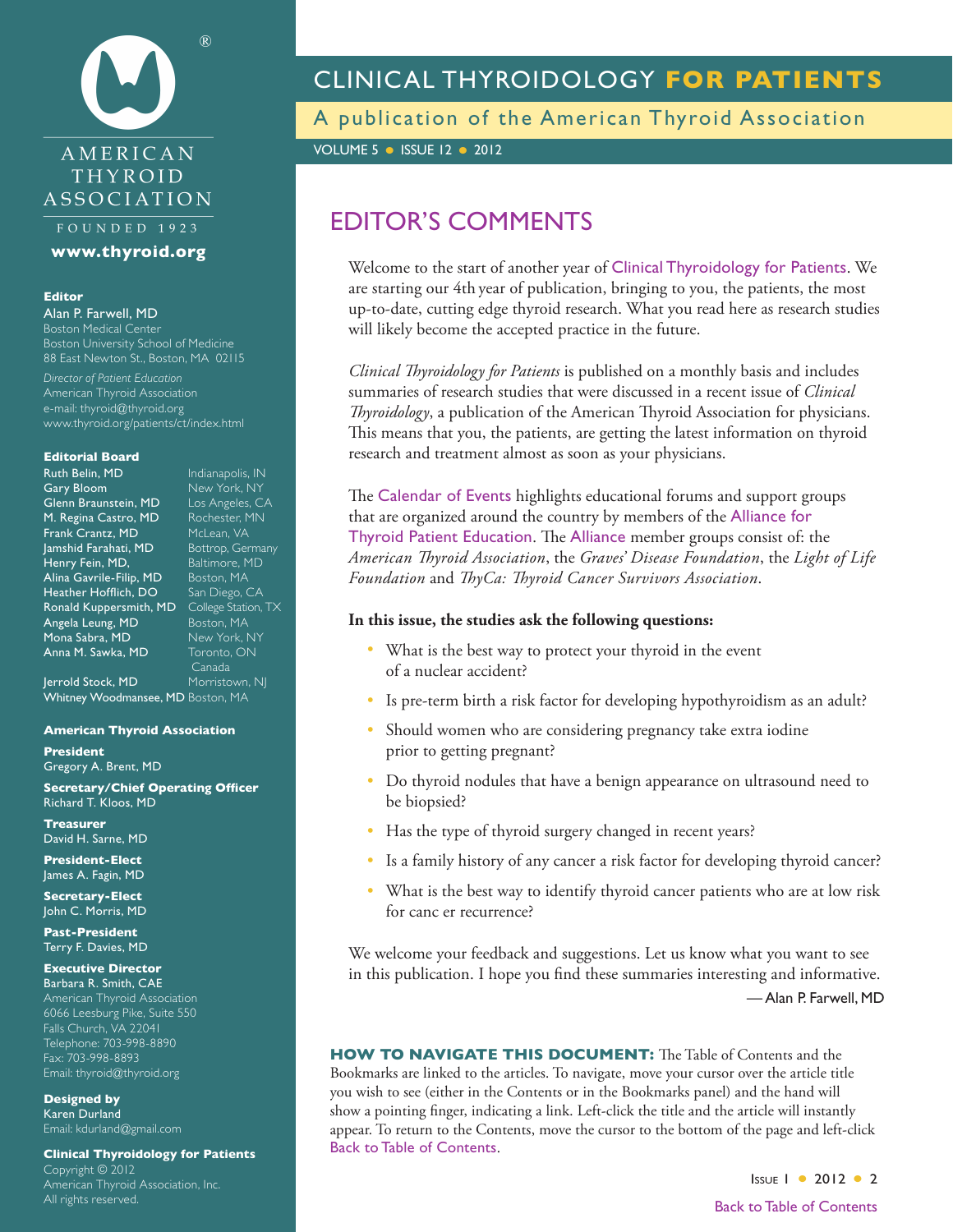<span id="page-2-0"></span>A publication of the American Thyroid Association

#### **RADIOACTIVE IODINE**

#### Radiation protection after a nuclear accident

#### **BACKGROUND**

Radioactive iodine, specifically I-131, is the major radiation product released from a nuclear accident. The most recent accident was the nuclear reactor damage from the Tsunami in Japan. When radioactive iodine is released into the atmosphere, it can then be absorbed into the body. Eating contaminated foods is another way for by radioactive iodine to get into the body. Once in the body, the radioactive iodine is taken up but thyroid cells. When thyroid cells absorb too much of the I-131 radioactive iodine, it can cause thyroid cancer. Babies and young children are at highest risk. The risk is much lower for people over age 40. Indeed, the rates of thyroid cancer were higher near Chernobyl, Russia after the nuclear accident there in 1986. Potassium iodide is the same form of iodine used to iodize table salt. Potassium iodide floods the thyroid with iodine, thus preventing radioactive iodine from being absorbed. Taking potassium iodide immediately after a nuclear accident appears to lessen the risk of developing thyroid cancer. Sodium perchlorate is a chemical that causes the thyroid to release any iodine that is stored in the thyroid cells. Thus, taking sodium perchlorate after a nuclear accident may cause the thyroid to release any radioactive iodine that the thyroid cells have already taken up. This study was to see if taking sodium perchlorate might also lower the chance of thyroid cancer after a nuclear accident.

#### **THE FULL ARTICLE TITLE:**

Hänscheid H et al [Facing the nuclear threat: thyroid](http://www.ncbi.nlm.nih.gov/pubmed/21865356)  [blocking revisited.](http://www.ncbi.nlm.nih.gov/pubmed/21865356) J Clin Endocrinol Metab. August 24, 2011 [Epub ahead of print].

#### **SUMMARY OF THE STUDY**

This was a study of 27 healthy volunteers who did not have any thyroid problems. Each volunteer received a small (not harmful) dose of radioactive iodine, then different amounts of either potassium iodide or sodium perchlorate. The volunteers then had a radioactive iodine uptake (RAIU) test to see how long the radiation stayed in the thyroid. The authors found that 100 mg of either potassium iodide or sodium perchlorate was able to decrease radioactive iodine levels by almost 90%. However, younger people may need higher doses of these protective agents after a nuclear accident.

#### **WHAT ARE THE IMPLICATIONS OF THIS STUDY?**

The results suggest that both potassium iodide and sodium perchlorate lower radioactive iodine levels to the thyroid after a nuclear accident. Decreasing radioactive iodine exposure is important for lowering thyroid cancer risk. Both are relatively safe to take as a single dose following a nuclear accident. Currently, potassium iodide is the main compound to take after a nuclear accident and is stockpiled in areas that have nuclear power plans in the United States. Since thyroid effects of low levels of perchlorate in the U.S. environment are controversial, it is unlikely that it will be made available to the general U.S. public following a nuclear accident. However, it is another compound that can be used in this situation.

— Angela Leung, MD

#### **ATA THYROID BROCHURE LINKS**

Thyroid cancer: [http://thyroid.org/patients/patient\\_](http://thyroid.org/patients/patient_brochures/cancer_of_thyroid.html) [brochures/cancer\\_of\\_thyroid.html](http://thyroid.org/patients/patient_brochures/cancer_of_thyroid.html)

#### **ABBREVIATIONS & DEFINITIONS**

Ionizing radiation: Radiation that can damage cells, causing cell death or mutation. It can originate from radioactive materials, x-ray tubes or specialized machines. It is invisible and not directly detectable by human senses.

Radioactive iodine uptake (RAIU): This is a measurement of activity of the thyroid gland and is reported as the percent of a dose of radioactive iodine that is retained in the thyroid gland 24 h after the dose is given. Potassium iodide: This is the same form of iodine used to iodize table salt. Taking potassium iodide immediately after a nuclear accident appears to lessen the risk of developing thyroid cancer. This is because potassium iodide floods the thyroid with iodine, thus preventing radioactive iodine from being absorbed.

Sodium perchlorate: This chemical causes the thyroid to release any iodine that is stored in the thyroid cells. This is also a component of rocket fuel that can be found in the environment. The thyroid effects of low levels of perchlorate in the U.S. environment are controversial.

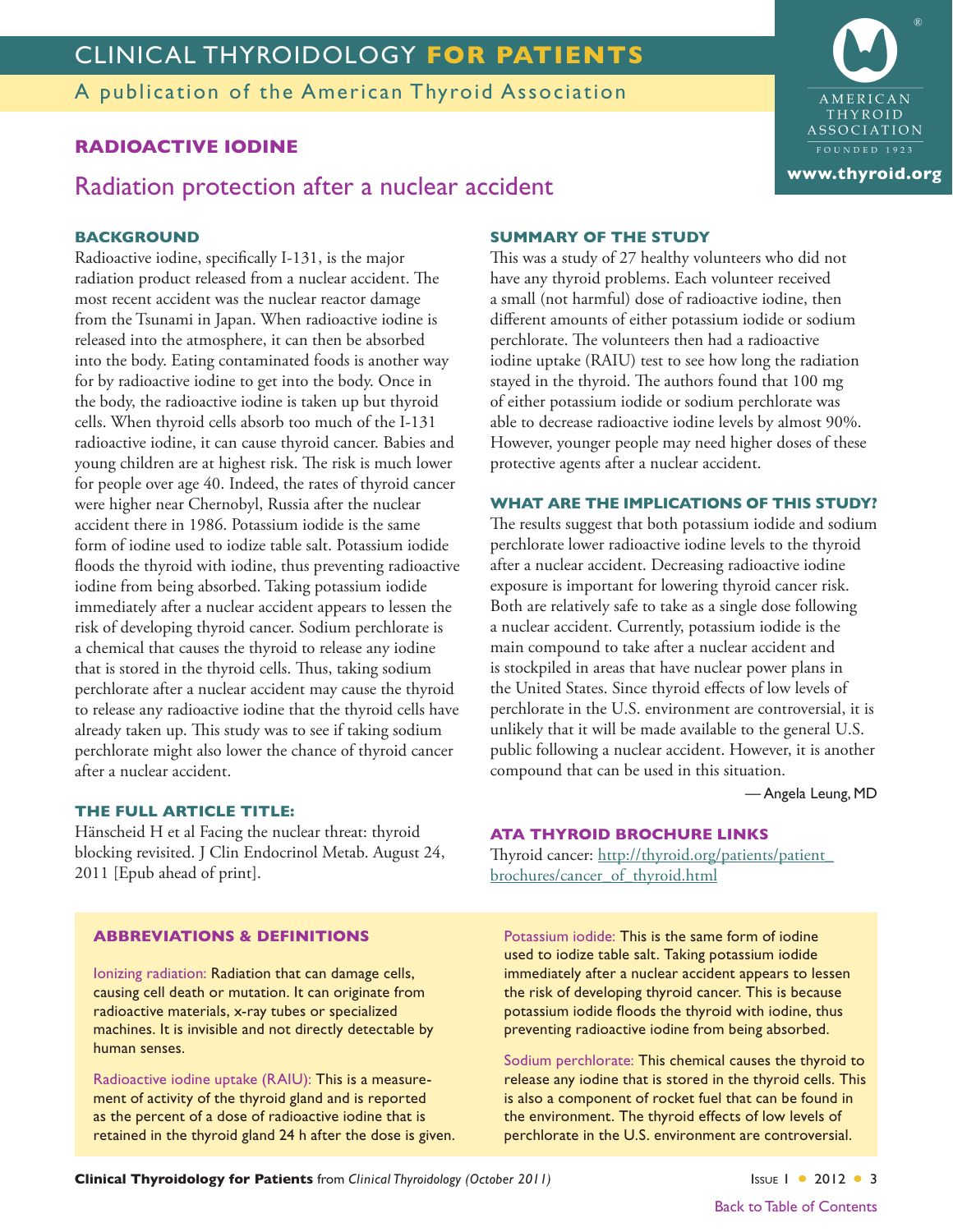<span id="page-3-0"></span>A publication of the American Thyroid Association

### **THYROID AND PREGNANCY**

Pre-term birth and its relationship to hypothyroidism

#### **BACKGROUND**

It is well known that thyroid hormone has a major effect during pregnancy, both in the developing baby and in the mother. Even mild hypothyroidism has been associated with pre-term delivery. Low birth weight can be seen in babies born prematurely and previous studies suggested that low birth weight was associated with hypothyroidism in later life. The goal of this study was to examine preterm birth and its effect on hypothyroidism in adulthood.

#### **THE FULL ARTICLE TITLE:**

Crump, C et al Preterm birth and risk of medically treated hypothyroidism in young adulthood. Clin Endocrinol (Oxf) 2011;75:255-260.

#### **SUMMARY OF THE STUDY**

A total of 629,806 individuals between 25 and 37 years of age were studied. A total of 27,935 (4.4%) were born prematurely (<37 weeks). Most of these (25,873, 4.1%) were born between 32 to 36 weeks. Compared to individuals who were born at full-term, those who were born prematurely were more likely to be male and/ or a twin. A total of 11,159 (1.8%) individuals were prescribed at least one thyroid hormone medication per year during the follow-up period and were presumed to be hypothyroid. Individuals who were born very pre-term (23 to 31 weeks) had a higher prevalence of being on thyroid hormone than those who were born full-term. Among individuals born prematurely  $\left\langle \langle 37 \rangle \right\rangle$  weeks), twins had a higher prevalence of being on thyroid hormone than single births (2.3% vs. 1.8%).

#### **WHAT ARE THE IMPLICATIONS OF THIS STUDY?**

Pre-term birth is associated with an increased risk of hypothyroidism that requires treatment in young adulthood. Hypothyroidism was more common in twins. While further studies are needed to assess this, this study suggests that physicians should follow thyroid tests more closely in twins and pre-term babies.

Heather Hofflich, MD

#### **ATA THYROID BROCHURE LINKS**

Hypothyroidism: [http://thyroid.org/patients/patient\\_](http://thyroid.org/patients/patient_brochures/hypothyroidism.html) [brochures/hypothyroidism.html](http://thyroid.org/patients/patient_brochures/hypothyroidism.html)

Thyroid and Pregnancy: [http://thyroid.org/patients/](http://thyroid.org/patients/patient_brochures/pregnancy.html) [patient\\_brochures/pregnancy.html](http://thyroid.org/patients/patient_brochures/pregnancy.html)

#### **ABBREVIATIONS & DEFINITIONS**

Hypothyroidism: a condition where the thyroid gland is underactive and doesn't produce enough thyroid hormone. Treatment requires taking thyroid hormone pills.

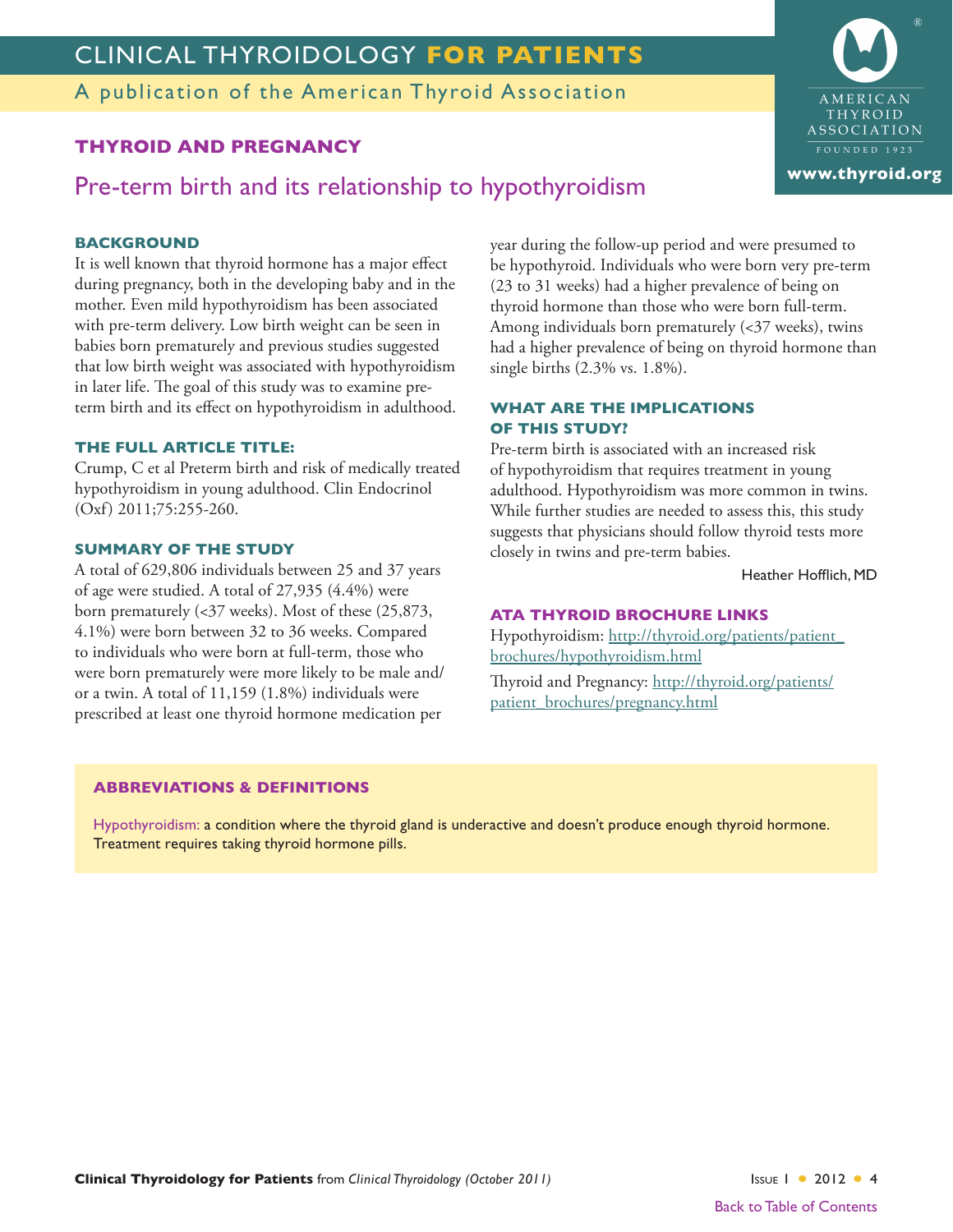<span id="page-4-0"></span>A publication of the American Thyroid Association

### **THYROID AND PREGNANCY**

#### **BACKGROUND**

Iodine is a mineral that we get from our diet that is important for making thyroid hormones and for normal thyroid function. It is important in adults as well as in developing babies. Worldwide, iodine deficiency is the most common cause of hypothyroidism. In the United States we rarely see this problem since our diet usually contains adequate amounts of iodine. Iodine and thyroid hormones are critical to normal development of the baby's brain and nervous system. The baby gets its supply of iodine from the mother's diet. During pregnancy, mothers require more iodine. Prior studies have shown that mothers who use salt with extra iodine in it for two years prior to becoming pregnant are at low risk to develop hypothyroidism during the pregnancy. The current study examined the effects of varying amounts of dietary iodine on the mothers' thyroid function during pregnancy.

supplementation long before pregnancy

#### **THE FULL ARTICLE TITLE:**

Moleti M. et al Maternal thyroid function in different conditions of iodine nutrition in pregnant women exposed to mild-moderate iodine deficiency: an observational study. Clin Endocrinol (Oxf) 2011;74:762-8.

#### **SUMMARY OF THE STUDY**

Three groups were studied: one group (I-supplement) included 168 women who began using iodized salt upon becoming pregnant or shortly before and received 150 micrograms iodine supplementation per day upon becoming pregnant; another group (I-salt) included 105 women who had regularly used iodized salt for at least 2 years prior to becoming pregnant and a third group (No-I) included 160 women who took no extra iodine in their salt or during their pregnancy.

The women in the I-supplement group were found to have a higher average TSH levels than the other two groups. However, similar numbers of patients with an increased TSH above the normal range in both the I-supplement and the No-I groups; a lower number of women in the I-salt group had an elevated TSH. A total of 20% of the women in the No-I group had low  $T_4$  levels (20%), which was over 2-fold greater than the I-salt (9.5%) and the I-supplement (8.5%) groups .

#### **WHAT ARE THE IMPLICATIONS OF THIS STUDY?**

Women who wait until becoming pregnant to begin taking extra iodine may experience an increase in TSH, perhaps due to the abrupt increase in taking iodine. The regular use of additional iodine intake during pregnancy decreases the risk of low free  $T_4$  levels during pregnancy. The study suggests that women considering becoming pregnant should make sure that they are using iodized salt perhaps as long as 2 years before they conceive in order to ensure normal thyroid tests during pregnancy. Given that many pregnancies are unplanned, perhaps all women who may become pregnant should take extra iodine to ensure normal thyroid tests during any pregnancy that may occur. — Ruth Belin, MD

#### **ATA THYROID BROCHURE LINKS**

Thyroid and Pregnancy: [http://thyroid.org/patients/](http://thyroid.org/patients/patient_brochures/pregnancy.html) [patient\\_brochures/pregnancy.html](http://thyroid.org/patients/patient_brochures/pregnancy.html)

Hypothyroidism: [http://thyroid.org/patients/patient\\_](http://thyroid.org/patients/patient_brochures/hypothyroidism.html) [brochures/hypothyroidism.html](http://thyroid.org/patients/patient_brochures/hypothyroidism.html)

Thyroid Function Tests: [http://thyroid.org/patients/](http://thyroid.org/patients/patient_brochures/function_tests.html) [patient\\_brochures/function\\_tests.html](http://thyroid.org/patients/patient_brochures/function_tests.html)

Iodine Deficiency: [http://thyroid.org/patients/patient\\_](http://thyroid.org/patients/patient_brochures/iodine_deficiency.html) [brochures/iodine\\_deficiency.html](http://thyroid.org/patients/patient_brochures/iodine_deficiency.html)

*continued on next page*

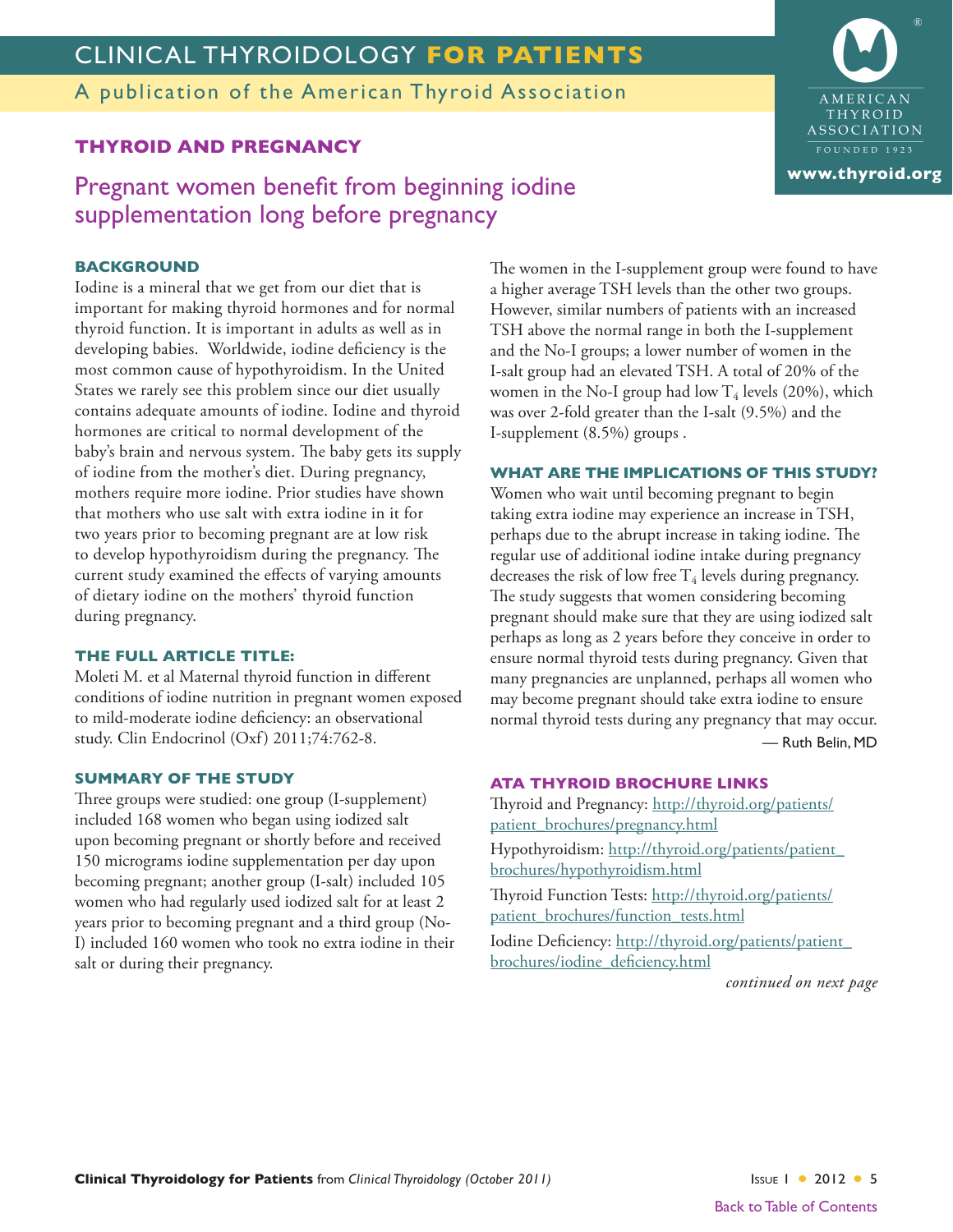A publication of the American Thyroid Association

#### **THYROID AND PREGNANCY,** continued

#### **ABBREVIATIONS & DEFINITIONS**

Iodine: an element found naturally in various foods that is important for making thyroid hormones and for normal thyroid function. Common foods high in iodine include iodized salt, dairy products, seafood and some breads.

Hypothyroidism: a condition where the thyroid gland is underactive and doesn't produce enough thyroid hormone. Treatment requires taking thyroid hormone pills.

Thyroxine  $(T_4)$ : the major hormone secreted by the thyroid gland. Thyroxine is broken down to produce Triiodothyronine which causes most of the effects of the thyroid hormones. Free  $T<sub>4</sub>$  is the portion of  $T_4$  that is not attached to other proteins in the body and is available to enter the various tissues that need thyroid hormone.

Thyroid Stimulating Hormone (TSH): produced by the pituitary gland that regulates thyroid function; also the best screening test to determine if the thyroid is functioning normally.



#### **[www.thyroid.org](http://www.thyroid.org)**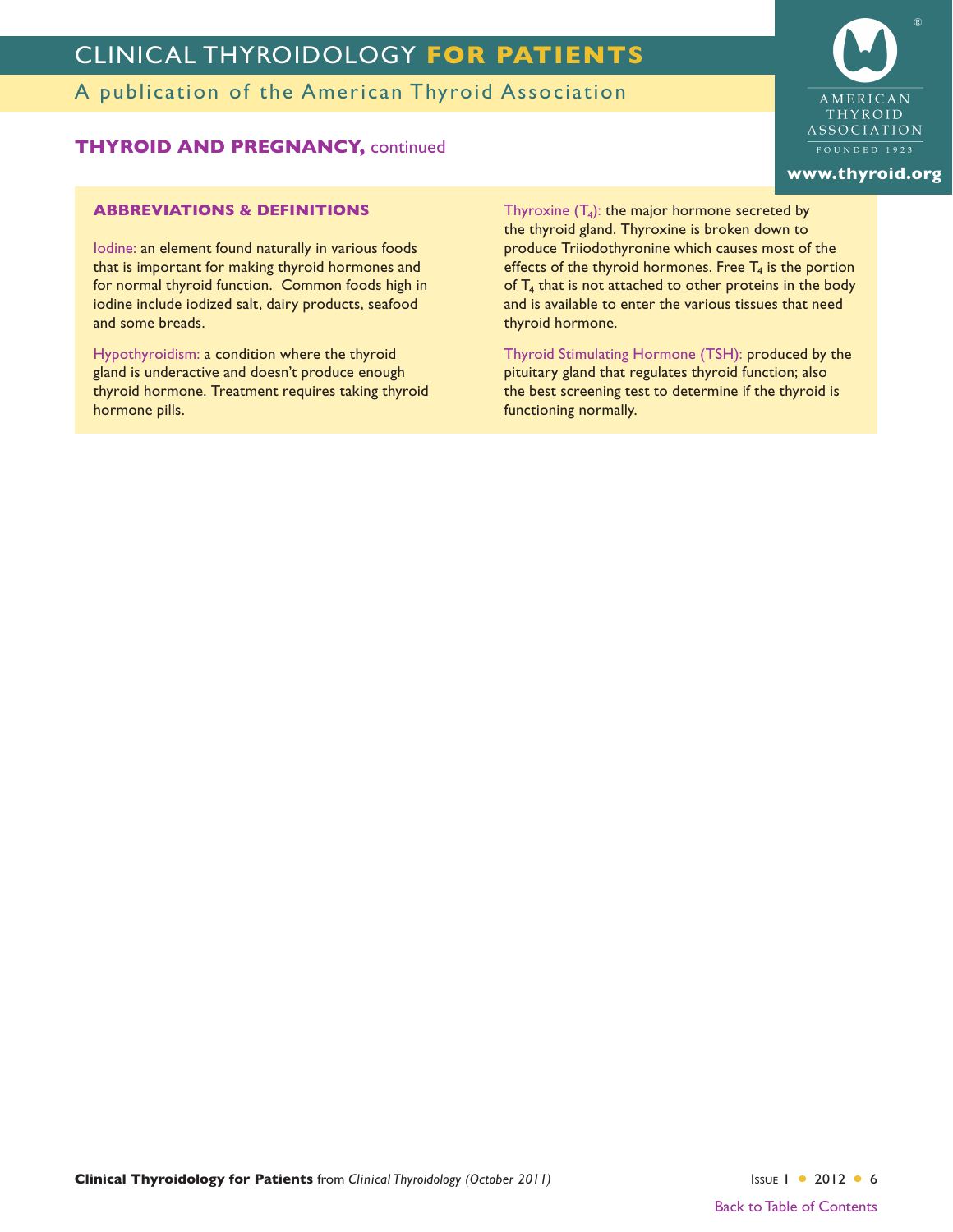<span id="page-6-0"></span>A publication of the American Thyroid Association

#### **THYROID NODULES**

### Can nodules with a benign ultrasound appearance be left alone without biopsy?

#### **BACKGROUND**

Thyroid nodules are very common. Some studies have suggested that up to 50% of individuals that have neck imaging for any reason will have a thyroid nodule. The evaluation of a thyroid nodule often includes a thyroid ultrasound and a biopsy, depending on the size of the nodule. Several studies have attempted to link certain features on the thyroid ultrasound that are found in cancerous nodules in order to help target the more concerning nodules for biopsy. Additional studies have shown that some ultrasound patterns are associated with noncancerous (benign) nodules. If these features reliably identify a benign nodule, they may not require a biopsy. This study tests the reliability of several ultrasound patterns to identify benign thyroid nodules.

#### **THE FULL ARTICLE TITLE:**

Virmani V, Hammond I. Sonographic patterns of benign thyroid nodules: verification at our institution. Am J Roentgenol 2011;196:891-5.

#### **SUMMARY OF THE STUDY**

The pathology records and ultrasound studies of 950 thyroid nodules that underwent ultrasound-guided fine-needle aspiration biopsy from July 2005 through July 2009 were reviewed. The nodules were divided into benign (690 nodules) or cancerous (121 nodules) based in the biopsy results and the ultrasound images were examined for the presence of one of 4 characteristic patterns seen with benign nodules. A total of 116 of the benign nodules (16.1%) had one of the 4 patterns. A total of 102 of these nodules had biopsies that were benign. The remaining 12 nodules had indeterminate findings and went to surgery; all 12 were benign after surgery. None of the 121 cancerous nodules showed any of the benign ultrasound patterns.

#### **WHAT ARE THE IMPLICATIONS OF THIS STUDY?**

This study suggests that there are at least 4 ultrasound features that are always associated with benign thyroid nodules. Thus, if a nodule shows one of these features, it does not necessarily need to be biopsied. However, most benign thyroid nodules do not have one of these findings. If these results are confirmed in larger studies, this may lead to a decrease in the need for biopsies and decrease in the number of surgeries for nodules with indeterminate biopsies.

— Alan Farwell, MD

#### **ATA THYROID BROCHURE LINKS**

Thyroid Nodules: [http://thyroid.org/patients/patient\\_](http://thyroid.org/patients/patient_brochures/nodules.html) [brochures/nodules.html](http://thyroid.org/patients/patient_brochures/nodules.html)

#### **ABBREVIATIONS & DEFINITIONS**

Thyroid Ultrasound: a common imaging test used to evaluate the structure of the thyroid gland. Ultrasound uses soundwaves to create a picture of the structure of the thyroid gland and accurately identify and characterize nodules within the thyroid. Ultrasound is also frequently used to guide the needle into a nodule during a thyroid nodule biopsy.

Thyroid fine needle aspiration biopsy (FNAB): a simple procedure that is done in the doctor's office to determine if a thyroid nodule is benign (non-cancerous) or cancer. The doctor uses a very thin needle to withdraw cells from the thyroid nodule. Patients usually return home or to work after the biopsy without any ill effects.

Indeterminate thyroid biopsy: this usually happens when the diagnosis is a follicular or hurtle cell lesion. Follicular and hurtle cells are normal cells found in the thyroid. Current analysis of thyroid biopsy results cannot differentiate between follicular or hurtle cell cancer from noncancerous adenomas. This occurs in 15-20% of biopsies and often results in the need for surgery to remove the nodule.

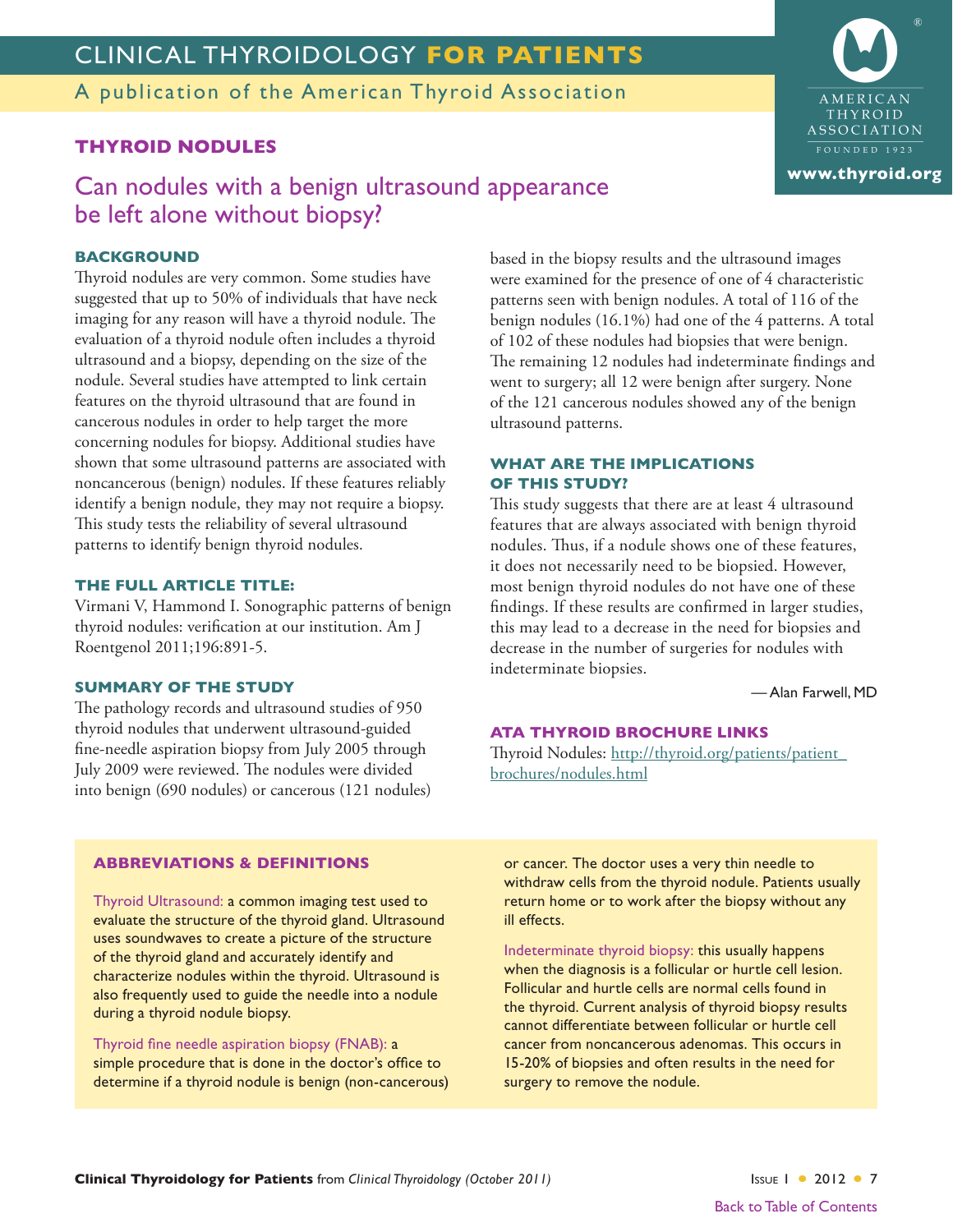<span id="page-7-0"></span>A publication of the American Thyroid Association

#### **GOITER**

### Increasing rates of total thyroidectomy for non-cancerous thyroid disorders

#### **BACKGROUND**

Surgery is often needed to remove benign non-cancerous thyroid growths (nodules) or enlarged thyroids (goiters). Removing the entire thyroid gland is called a total thyroidectomy. When less than all of the thyroid gland is removed, the surgery is a called a partial thyroidectomy. The amount of thyroid gland removed often depends on whether the problem involves both sides thyroid. The balance between the risk of surgical complications and eliminating the need for further surgery if nodules occur in the remaining gland are important to consider. The authors of this study examined a database including information about 119,885 thyroid operations in the United States from 1993 to 2007 to discover trends related to thyroid surgery during that time period.

#### **THE FULL ARTICLE TITLE:**

Ho TW et al. Utilization of thyroidectomy for benign disease in the United States: a 15-year population-based study. Am J Surg 2011;201:570-4.

#### **SUMMARY OF THE STUDY**

The authors found that the percentage of patients having total thyroidectomy increased from 17.6% (from 1993- 1997) to 39.4% (from 2003-2007) for benign, noncancerous, thyroid disease. While there was very little variation across different regions of the United States, patients were more likely to undergo total thyroidectomy at an urban teaching hospital than in urban non-teaching or rural hospitals. The authors also found that the length of time spent in the hospital and the hospital charges were significantly more for total thyroidectomy. The data also demonstrated a higher rate of post-operative complications with total thyroidectomy, such as low calcium levels, bleeding and hoarseness due to vocal cord problems. Hospitals that performed a higher number of thyroid operations were found to have lower complication rates.

#### **WHAT ARE THE IMPLICATIONS OF THIS STUDY?**

This study clearly shows an increase in the rate of total thyroidectomy for benign non-cancerous thyroid disease relative to partial thyroidectomy over a period of fifteen years. It is not clear from the database why the rate of total thyroidectomy is increasing. Regardless, every patient with benign thyroid disease should have an individualized approach based on multiple factors, including risk of surgical complicaitons, type of thyroid disease and patient preference.

— Ronald Kuppersmith, MD

#### **ATA THYROID BROCHURE LINKS**

Thyroid Surgery: [http://thyroid.org/patients/patient\\_](http://thyroid.org/patients/patient_brochures/surgery.html) [brochures/surgery.html](http://thyroid.org/patients/patient_brochures/surgery.html) Thyroid Nodules: [http://thyroid.org/patients/patient\\_](http://thyroid.org/patients/patient_brochures/nodules.html) [brochures/nodules.html](http://thyroid.org/patients/patient_brochures/nodules.html) Goiter: [http://thyroid.org/patients/patient\\_brochures/](http://thyroid.org/patients/patient_brochures/goiter.html) [goiter.html](http://thyroid.org/patients/patient_brochures/goiter.html)

#### **ABBREVIATIONS & DEFINITIONS**

Thyroidectomy: surgery to remove the entire thyroid gland. When the entire thyroid is removed it is termed a total thyroidectomy. When less is removed, such as in removal of a lobe, it is termed a partial thyroidectomy.

Total thyroidectomy: surgery to remove the entire thyroid gland.

Partial thyroidectomy: surgery that removes only part of the thyroid gland (usually one lobe with or without the isthmus).

Near-total thyroidectomy: removal of nearly all of each thyroid lobe, leaving only a small portion of the thyroid gland.

Goiter: a thyroid gland that is enlarged for any reason is called a goiter. A goiter can be seen when the thyroid is overactive, underactive or functioning normally. If there are nodules in the goiter it is called a nodular goiter; if there is more than one nodule it is called a multinodular goiter.

Thyroid nodule: an abnormal growth of thyroid cells that forms a lump within the thyroid. While most thyroid nodules are non-cancerous (benign), ~5% are cancerous.

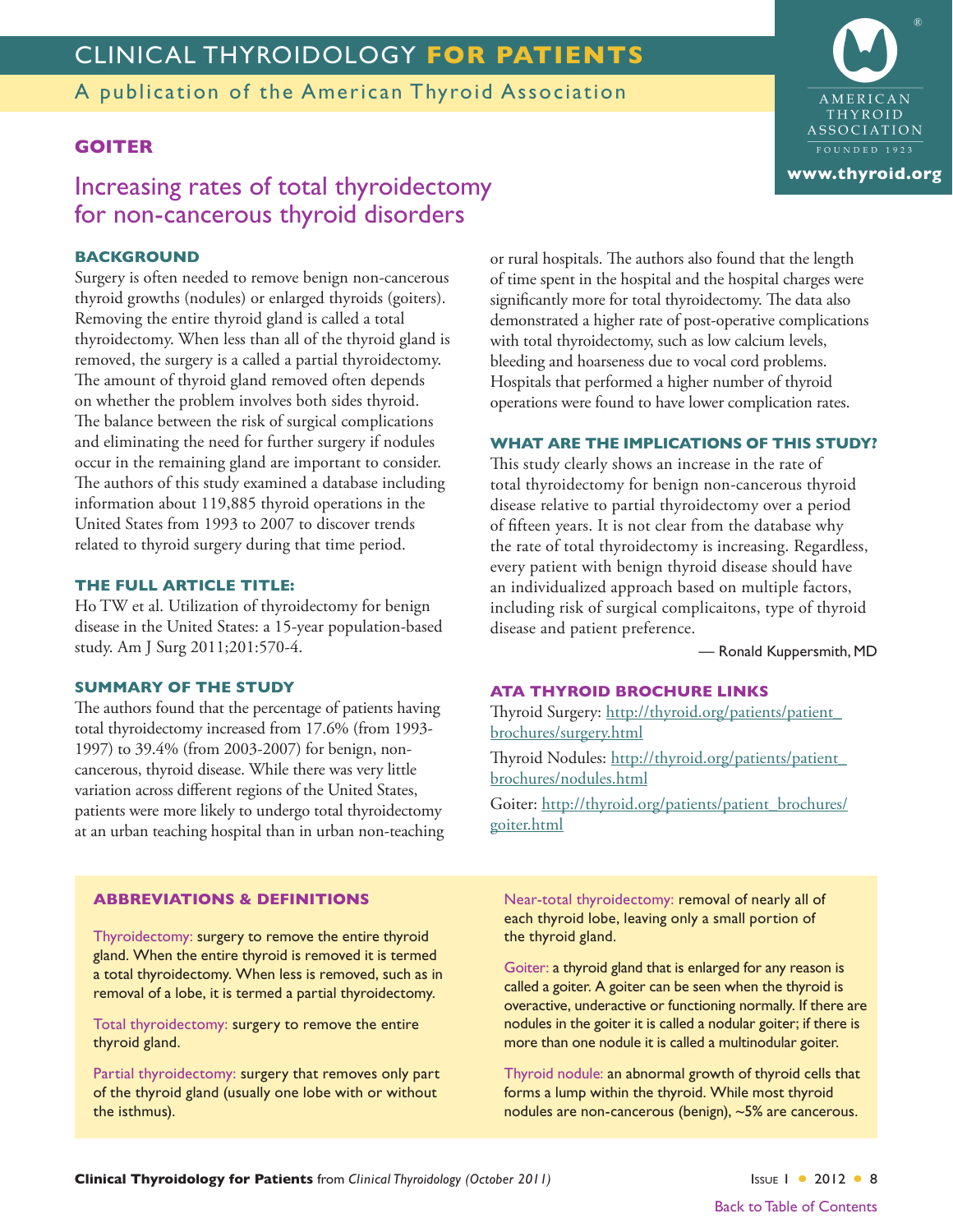<span id="page-8-0"></span>A publication of the American Thyroid Association

#### **THYROID CANCER**

Is a family history of any cancer a risk for thyroid cancer?

#### **BACKGROUND**

Thyroid cancer is common and appears to be increasing in incidence. Indeed, thyroid cancer is the fastest rising cancer diagnosed in women. Most thyroid cancer generally is associated with an excellent prognosis. While certain types of thyroid cancer run in families, the vast majority do not have a family history of thyroid cancer. However, some studies suggest that thyroid cancer may run in families with other types of cancer. The aim of this study was to examine the association of a family history of cancer in patients with thyroid cancer.

#### **THE FULL ARTICLE TITLE:**

Xu L et al. Family history of cancer and risk of sporadic differentiated thyroid carcinoma. Cancer. 2011. Epub online publication July 28, 2011.

#### **SUMMARY OF THE STUDY**

This study was performed at the MD Anderson Cancer Center in Texas. This study compared 3 groups of individuals and assessed whether there was an association between family history of cancer and risk of thyroid cancer. The patients were divided into 3 groups studied: 1) 288 patients with thyroid cancer, 2) 188 patients with

thyroid nodules without cancer and 3) 591 patients with no thyroid disease. Patients completed a survey regarding their family history of cancer. A family history of any type of cancer was reported by 49% of the thyroid cancer group, 55% of the thyroid nodule group and 58% of the individuals without thyroid disease. However, while only 6.3% of patients with thyroid cancer had a family history of thyroid cancer, this was >4 times more common than in the individuals without thyroid disease. All of these cancers were papillary thyroid cancer. Having a family history of thyroid cancer was also more common in patients with thyroid nodules.

#### **WHAT ARE THE IMPLICATIONS OF THIS STUDY?**

While the overall likelihood is low, individuals with a family history of thyroid cancer appear to be at increased risk for developing thyroid cancer of their own.

—WhitneyWoodmansee, MD

#### **ATA THYROID BROCHURE LINKS**

Thyroid cancer: [http://thyroid.org/patients/patient\\_](http://thyroid.org/patients/patient_brochures/cancer_of_thyroid.html) [brochures/cancer\\_of\\_thyroid.html](http://thyroid.org/patients/patient_brochures/cancer_of_thyroid.html)

#### **ABBREVIATIONS & DEFINITIONS**

Thyroid nodule: an abnormal growth of thyroid cells that forms a lump within the thyroid. While most thyroid

nodules are non-cancerous (benign), ~5% are cancerous.

Papillary thyroid cancer: the most common type of thyroid cancer.

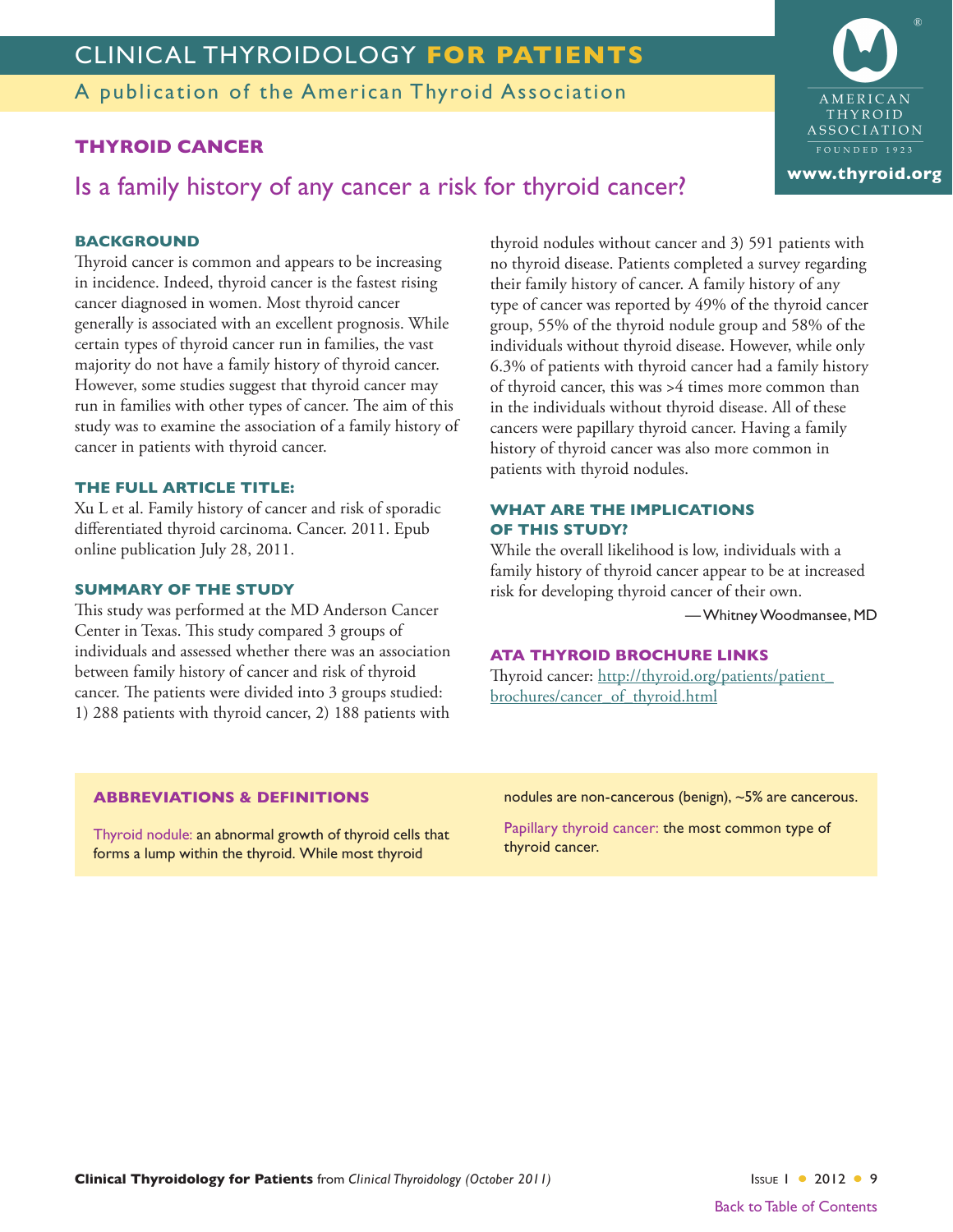<span id="page-9-0"></span>A publication of the American Thyroid Association

#### **THYROID CANCER**

### Determining which thyroid cancer patients are at low risk for cancer recurrence

#### **BACKGROUND**

Patients with thyroid cancer initially undergo surgery to remove the thyroid. This may be followed by radioactive iodine therapy. Because only a relatively few patients will die of thyroid cancer, the main risk is for cancer recurrence. Identification of patients at high risk for cancer recurrence would allow more aggressive follow up and treatment. Identification of those patients at low risk would decrease the need for close follow up. The aim of this study was to find out how well testing of patients with thyroid cancer at 8 to 12 months following initial surgery could identify high and low risk patients for cancer recurrence.

#### **THE FULL ARTICLE TITLE:**

Castagna MG et al. Delayed risk stratification, to include the response to initial treatment (surgery and radioiodine ablation), has better outcome predictivity in differentiated thyroid cancer patients. Eur J Endocrinol 2011;165:441- 6. Epub July 12, 2011; doi: 10.1530/eje-11-0466.

#### **SUMMARY OF THE STUDY**

The authors studied 512 patients with papillary or follicular thyroid cancer at the University of Siena in Italy. All patients had a thyroidectomy followed by radioactive iodine. Using guidelines from the American and European Thyroid Associations, patients were separated into risk groups with slightly less than half of patients being defined as low risk of developing recurrent cancer and the rest being classified as intermediate or high risk. At 8 to 12 months following initial thyroid cancer treatment, the patients had a number of tests including: clinical examination, thyroglobulin blood tests, neck ultrasound and sometimes whole body radioactive iodine scans and were re-assigned

into high and low risk categories. If all the tests were completely normal, the patients were considered to be in "clinical remission" and defined as "low risk". If one or more of the tests was abnormal, then patients were defined as "high risk". About 1/3rd of patients (31%, 159/512) were placed in the high risk category and the rest (69%, 353/512) fell into the low risk category.

As expected, the risk of dying from cancer was very low (1.2%, 8/512 patients) and no low risk patient died of this disease. Over 95% of the low risk patients stayed in remission while ~1/3rd of high risk patients went into remission over the study period. The recurrence rate of the thyroid cancer was the same in both the high and low risk patients, ranging from 2.3-4%.

#### **WHAT ARE THE IMPLICATIONS OF THIS STUDY?**

The risk of dying from thyroid cancer is very low. Also, while tests may become positive (blood tests or ultrasound), <5% of patients will have a recurrence of the cancer that will require further treatment. This study suggests that >95% of patients with thyroid cancer who have completely normal thyroid cancer tests at 8-12 months after initial treatment will remain in remission. In addition, 1/3rd of patients with initially positive cancer tests will achieve a remission. While these results need to be confirmed, this should be reassuring to thyroid cancer patients.

— Anna M. Sawka, MD, PhD, FRCPC

#### **ATA THYROID BROCHURE LINKS**

Thyroid cancer: [http://thyroid.org/patients/patient\\_](http://thyroid.org/patients/patient_brochures/cancer_of_thyroid.html) [brochures/cancer\\_of\\_thyroid.html](http://thyroid.org/patients/patient_brochures/cancer_of_thyroid.html)

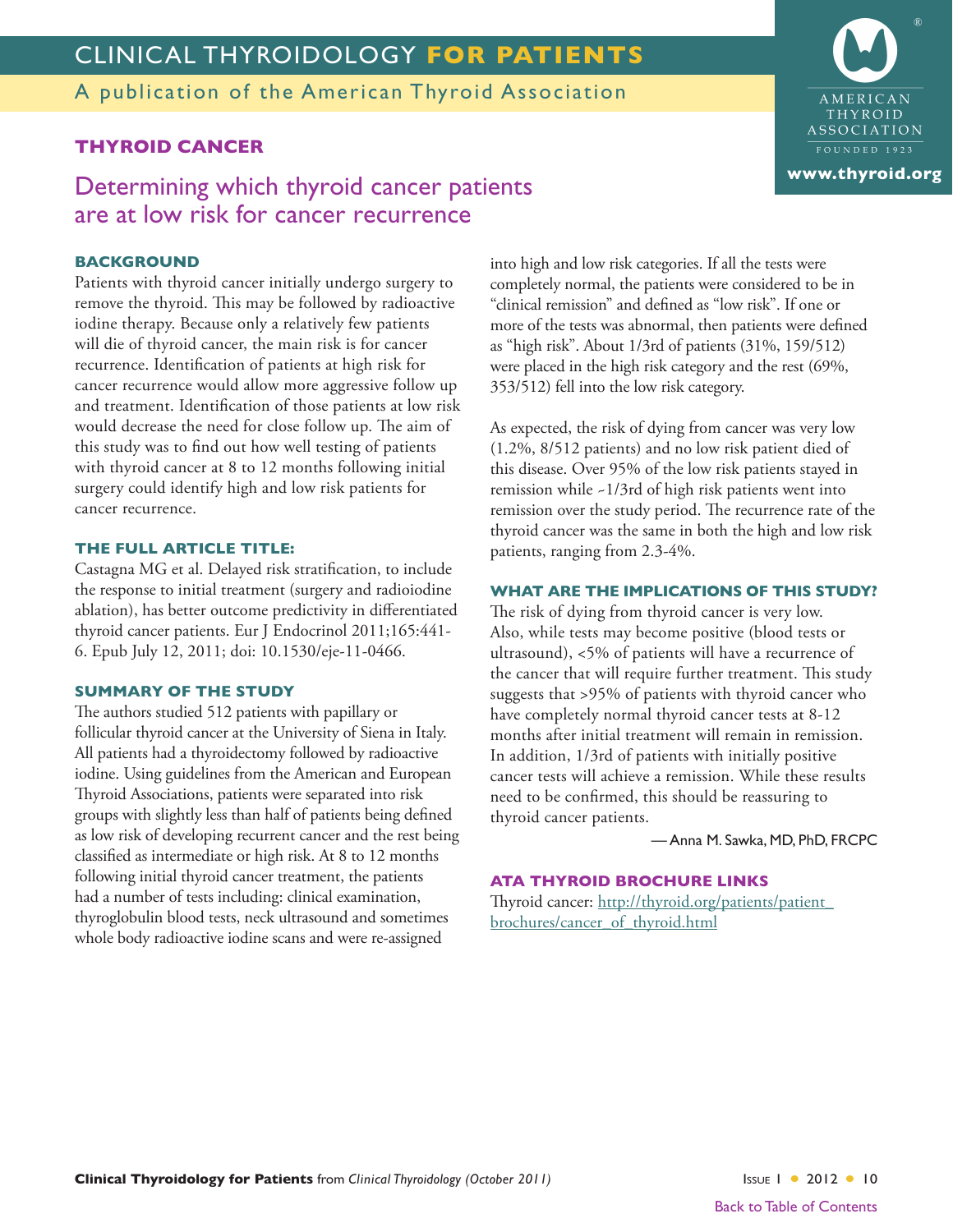A publication of the American Thyroid Association

#### **THYROID CANCER,** continued

#### **ABBREVIATIONS & DEFINITIONS**

Papillary thyroid cancer: the most common type of thyroid cancer.

Follicular thyroid cancer: the second most common type of thyroid cancer.

Thyroidectomy: surgery to remove the entire thyroid gland. When the entire thyroid is removed it is termed a total thyroidectomy. When less is removed, such as in removal of a lobe, it is termed a partial thyroidectomy.

Thyroglobulin: a protein made only by thyroid cells, both normal and cancerous. When all normal thyroid tissue is destroyed after radioactive iodine therapy in patients with thyroid cancer, thyroglobulin can be used as a thyroid cancer marker in patients that do not have thyroglobulin antibodies.

Radioactive iodine (RAI): this plays a valuable role in diagnosing and treating thyroid problems since it is taken up only by the thyroid gland. I-131 is the destructive form used to destroy thyroid tissue in the treatment of thyroid cancer and with an overactive thyroid. I-123 is the non-destructive form that does not damage the thyroid and is used in scans to take pictures of the thyroid (Thyroid Scan) or to take pictures of the whole body to look for thyroid cancer (Whole Body Scan).

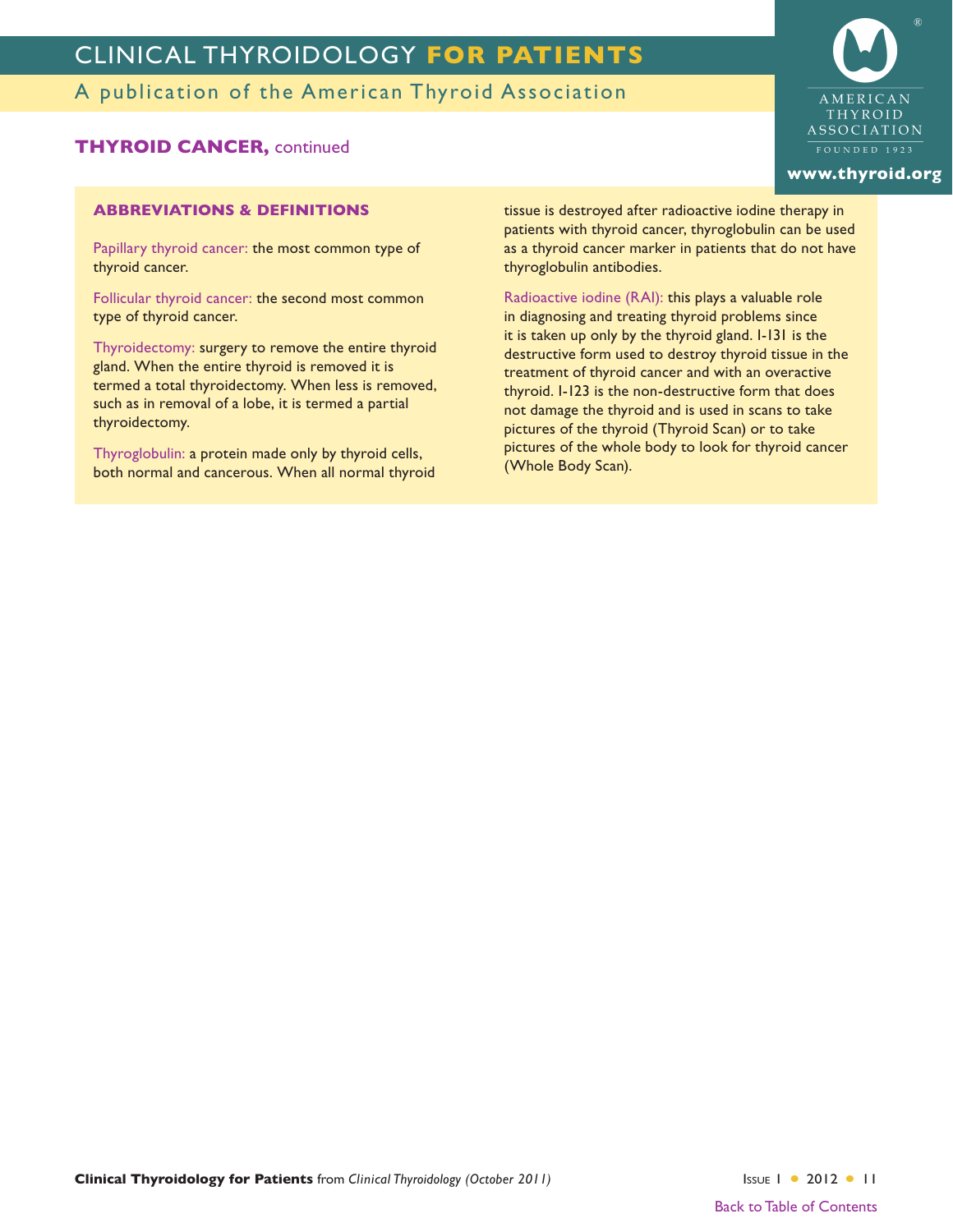<span id="page-11-0"></span>A publication of the American Thyroid Association

### **[ATA Alliance for Thyroid Patient Education](http://www.thyroid.org/patients/links.html)**

#### **GOAL**

The goal of our organizations is to provide accurate and reliable information for patients about the diagnosis, evaluation and treatment of thyroid diseases.

#### **WHO WE ARE**

#### **AMERICAN THYROID ASSOCIATION**

**[www.thyroid.org](http://www.thyroid.org)** ATA Patient Resources: <http://www.thyroid.org/patients/> Find a Thyroid Specialist: [www.thyroid.org](http://www.thyroid.org) Phone (toll-free): 1-800-THYROID e-mail: [thyroid@thyroid.org](mailto:thyroid@thyroid.org)

**ATA Mission:** The ATA leads in promoting thyroid health and understanding thyroid biology. **ATA Vision:** The ATA is the leading organization focused on thyroid biology and the prevention and treatment of thyroid disorders through excellence and innovation in research, clinical care, education, and public health. **ATA Values:** The ATA values scientific inquiry, clinical excellence, public service, education, collaboration, and collegiality.

To further our mission, vision and values the ATA sponsors "Friends of the ATA" online to advance the information provided to patients and the public such as this publication, *Clinical Thyroidology for Patients*. We welcome your support.

#### **GRAVES' DISEASE FOUNDATION**

**[www.ngdf.org](http://www.ngdf.org/)** Phone (toll-free): 1-877-NGDF-123 or 643-3123 e-mail: [Gravesdiseasefd@gmail.com](mailto:Gravesdiseasefd@gmail.com)

Founded in 1990, the Graves' Disease Foundation offers support and resources to Graves' disease patients, their families, and health care professionals. Their mission is to find the cause of and the cure for Graves' thyroid disease through research, to improve the quality of life for persons with Graves' disease and their caregivers and to educate persons with Graves' disease, their caregivers, healthcare professionals, and the general public about Graves' disease and its treatment. The web site features a monitored bulletin board.

#### **LIGHT OF LIFE FOUNDATION**

#### **[www.checkyourneck.com](http://www.checkyourneck.com/)**

email: [info@checkyourneck.com](mailto:info@checkyourneck.com)

The Light of Life Foundation, founded in 1997, is a nonprofit organization that strives to improve the quality of life for thyroid cancer patients, educate the public and professionals about thyroid cancer, and promote research and development to improve thyroid cancer care.

#### **THYCA: THYROID CANCER SURVIVORS' ASSOCIATION, INC.**

**[www.thyca.org](http://www.thyca.org/)** Phone (toll-free): 877 588-7904 e-mail: [thyca@thyca.org](mailto:thyca@thyca.org)

ThyCa: Thyroid Cancer Survivors' Association, Inc., founded in 1995, is an international nonprofit organization, guided by a medical advisory council of renowned thyroid cancer specialists, offering support and information to thyroid cancer survivors, families, and health care professionals worldwide.







Back to Table of [Contents](#page-0-0)